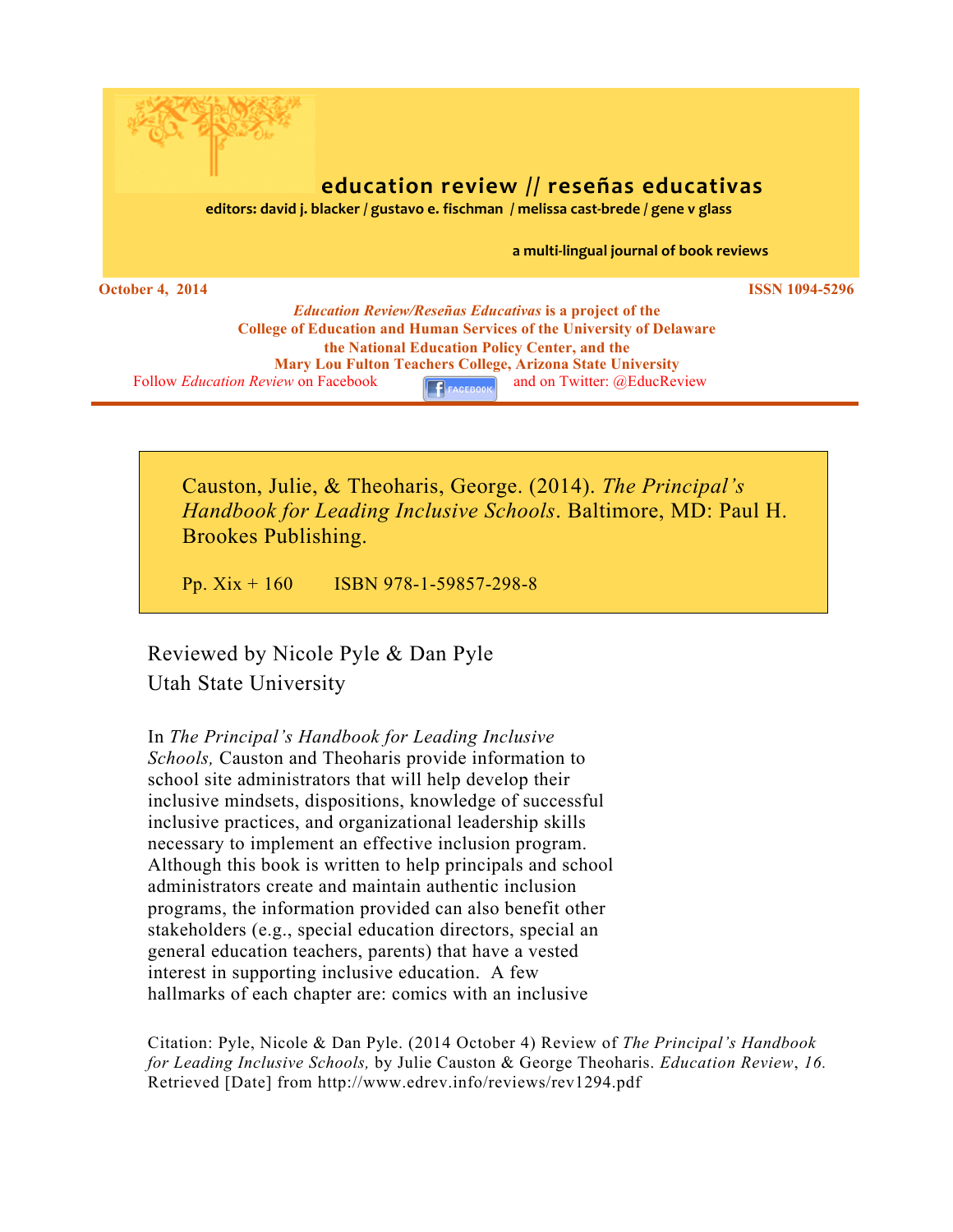message found on chapter introduction pages, a section of commonly asked questions that includes the authors' insightful answers that pertain to the information presented in that chapter, and a conclusion section that summarizes the most critical concepts presented in the chapter.

The present reviewers' commentary on this book is rooted in their combined experience of leading an inclusive high school for over 20 years, where they both served as an inclusion support special education teacher and<br>department chair to support students with disabilities in<br>general education classes in a fully inclusive high school.<br>In our opinion, this book speaks to the necessity of eth and moral leadership for maximizin g the success of all students with disabilities in an era of high stakes accountability. From our years of experience leading inclusive schools we kn ow that schools can offer a fully inclusive model when the outlined procedures included in the book are in place. We not only entirely support the inclusive framework presented by the authors, but we also promote the suggested inclusive practices because we concur that these are essential to lead inclusive schools. We briefly summarize the main points of each chapter and highlight features that offer a "how to" guide for educational leaders to successfully lead inclusive schools.

Chapter 1, "The Principal's Role in Inclusive Schools," provide s a model for principals to engender a successful fully inclusive educational environment. These priorities are: setting a bold, clear vision of the inclusion model; engaging staff in collaborative planning; and developing teams of leaders and supporting them with implementation efforts, while reducing other district and school level initiatives that place a burden on school staff. Furthermore, any program that occur s in a school should fit naturally within the inclusive setting. The authors acknowledge that the role of the principal has become increasingly complex in recent years and that strong site leadership is a key component of running an effective school . Specifically, principals have control on how students are scheduled into classes, the expectations of the teaching staff, and setting the overall climate of the school. It is important that principals set the precedent that the school will operate as a full inclusion program with shared responsibility for ensuring successful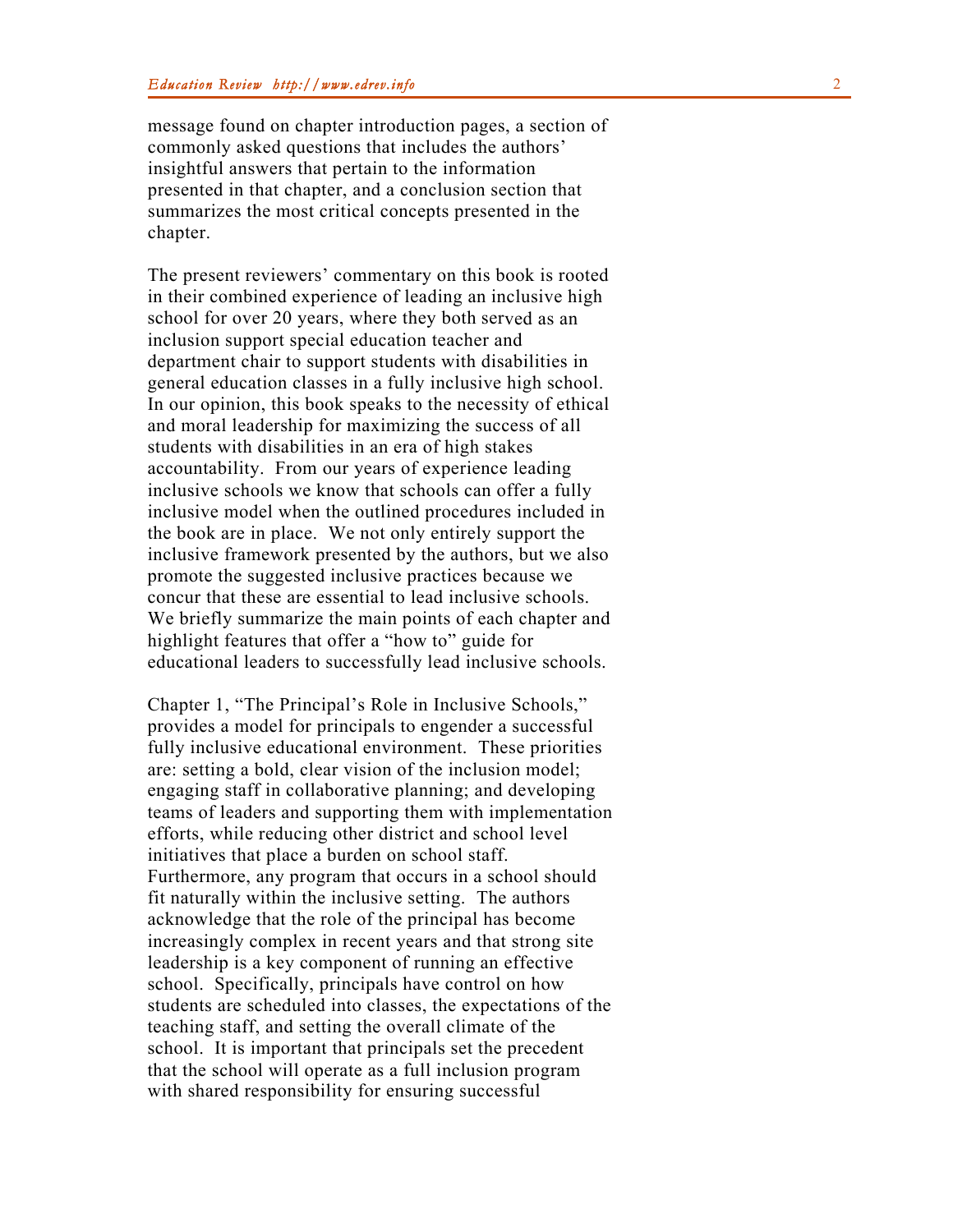implementation. One way to achieve this is to engage the teaching staff in a collaborative process with their peer s. Above all, this chapter outlines how critically important the role the principal can serve a school that invest s in creating and sustaining a successful full inclusion program.<br>Chapter 2, "Special Education", is an overview of special

education that is aimed to provide background knowledge of each disability category before proceeding in the book. A general definition of inclusion is provided yet the authors remind the readers that special education is not a place but rather a set of services that are portable and can be delivered inside a general education setting. This chapter discusses the negative social implications of disability categories and identifying children that meet those disability definitions. The authors state that labeling an individual with a disability should be used to indicate patterns of difficulty , which can often lead to people forming perceptions based on the label a person is given rather than their actual abilities. Labeling people with a disability has shown to be stigmatizing that may result in low self-esteem and ultimately be associated with negative outcomes such as social and educational isolation. The second part of the chapter identifies commonly used acronyms in the field of special education (e.g., emotional disturbance [ED]) and briefly describes the federally recognized 13 disability categories that students may qualify for under the Individual s with Disabilities Education Act (IDEA) to receive special education supports and services. Although these disability categories can assist school personnel in understanding the nature of the disability in question, the authors indicate that it is far more important to learn the abilities of each student so that school personnel may provide the adequate supports to meet each individual's needs appropriately.

Chapter 3, "Inclusive Education" , provides the reader with a comprehensive understanding of inclusion. Specifically, this chapter covers the history of inclusive education, the sense of belonging, major legal concepts, the definition of inclusive education, indicators of inclusive education, and individualized education program (IEPs). The authors include a checklist of sample supplemental supports, aids, and services that can be utilized by school personnel to ensure students with disabilities in general education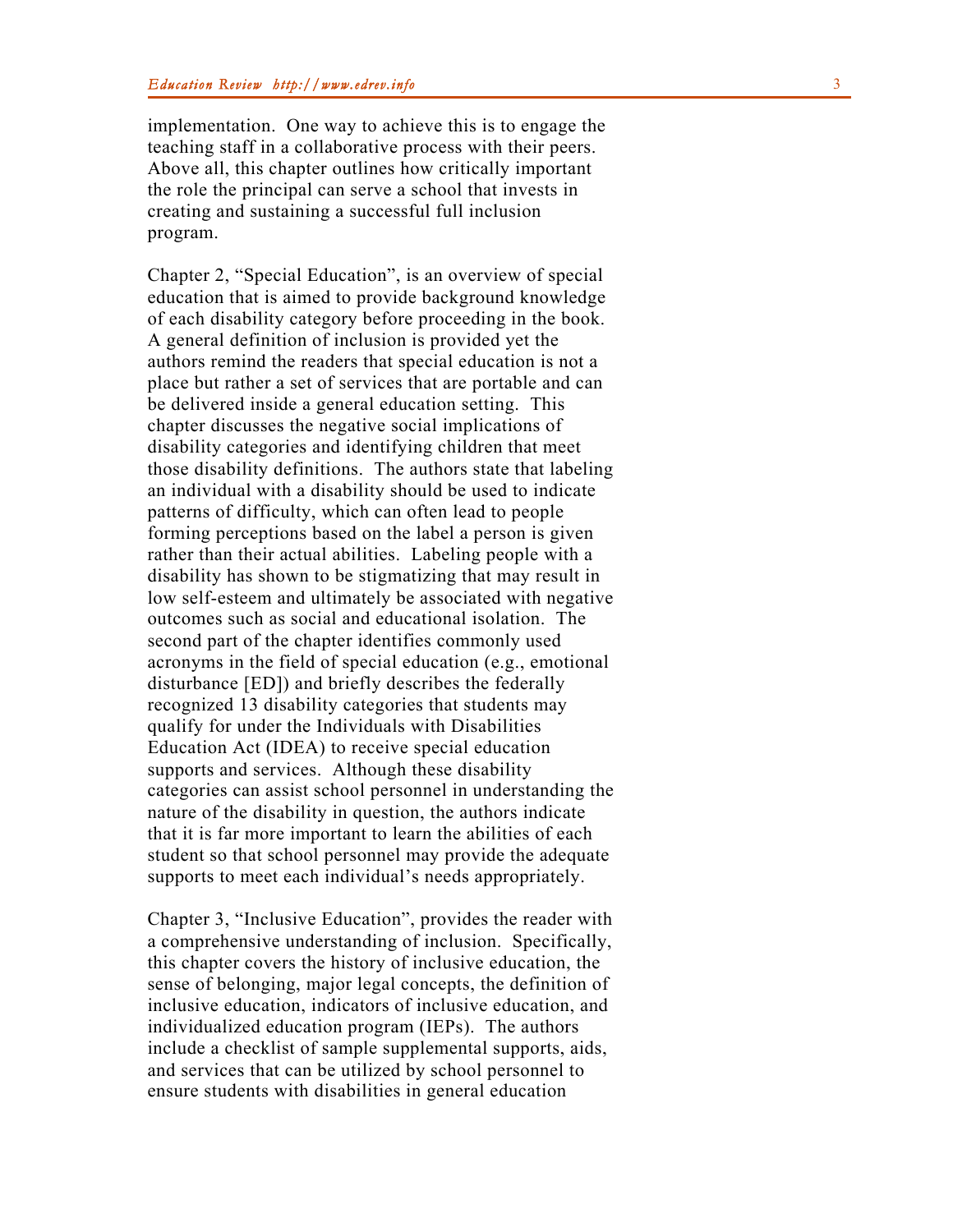classes receive what they need for their success. Perhaps the most salient viewpoint of this chapter, as well as the inclusion movement in general, is the basic human need to feel included and experience a sense of belonging.

Excluding students from their peers can manifest in a whole host of negative outcomes including internalizing and externalizing behaviors. Causton and Theoharis provide the reader with several indicators that embody full inclusion. These include: having the number of student with disabilities in general education classes reflect the natural population of students with disabilities in the school (i.e., no more than 13 % to adhere to the most recent federal statistic), general and special education teachers working collaboratively with shared responsibility for student outcomes, community building to ensure students feel a connectedness to their peers and staff, differentiation of content and materials to accommodate the range of student ability levels, delivering supports and services (e.g., speech language pathology) inside the context of the general education setting rather than pulling students out, and to maximize engaging instruction that feature working with peers in group formats, active learning opportunities and minimizing whole class, and teacher -led lectures. The authors point out how the principles of inclusion fit nicely into response to intervention (RtI) models, in that school personnel must be responsive to all students , and of particular concern are the students who display behaviors that put them at risk for academic failure. Instead of school personnel looking at the student as being deficient, instruction and educational practices should be examined to ensure that they are effective for as many students as possible. The last section outlines the basic information on an IEP.

Chapter 4, "Leading Inclusive School Reform" , focuses on the process as well as the leadership involved in inclusive school reform for students with disabilities. Causton and Theoharis outline a 7 -step process and stress the importance of carrying it out in a democratic and transparent manner. These steps include: (1) setting a vision, (2) examining existing special education service delivery, (3) aligning school structures to serve all students inclusively, (4) rethinking how staff is utilized, (5) improving classroom practices, (6) ongoing monitoring, obtaining feedback from stakeholders,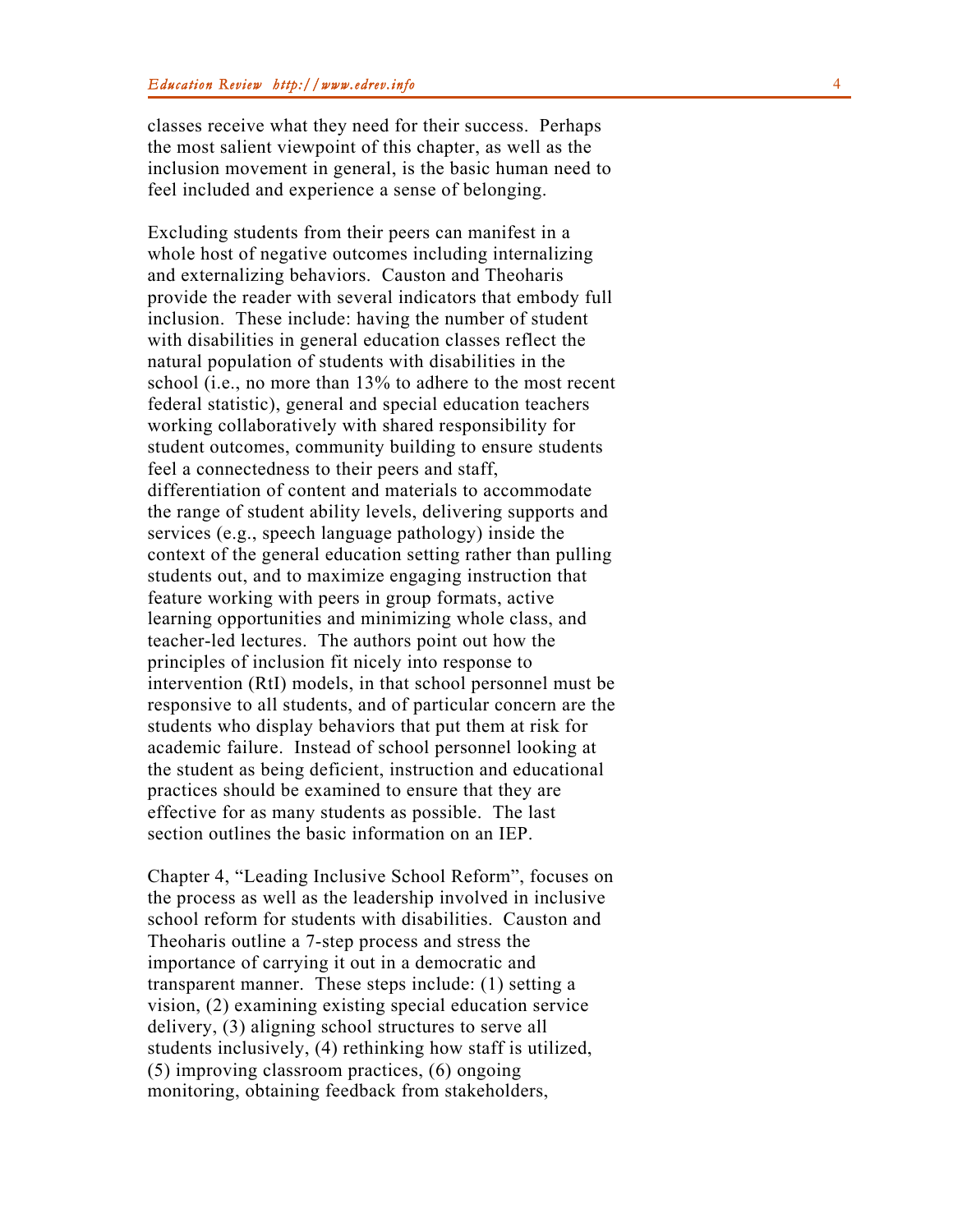adjusting when necessary and celebrating successes with regularity, and (7) create an ongoing climate of belonging among administrators, staff, and students. The authors note that the research and their experience with inclusive school reform that all seven aspects are required for successful implementation. Schools need to understand that when students are excluded from the general education environment, they lose opportunities of peer interaction and socialization, high quality instruction from content area experts, and access to the general education core curriculum. Therefore, to ensure these opportunities are not lost, school personnel should focus on providing students with disabilities the support and services they require within the context of general education so they may reach their social and academic potential.

Chapter 5, "The Backbone of Inclusion", directly refers to leading effective collaboration. The principal, in his/her position as the school site leader, must play a number of key roles to foster effective collaboration among his/her staff. This includes assembling instructional teams of school stakeholders (e.g., general and special education teachers, paraprofessionals, etc.), creating inclusive schedules for special education specialists (e.g., Speech Language Pathologist), setting and supervising the inclusive instructional expectations, provide time for common planning among teams, providing professional development to school staff on collaboration and co teaching strategies, and supplying symbolic and material support to all staff members. When creating instructional teams, the principal should talk directly to staff to find out who they think they are best suited to collaborate with, while also drawing on their own knowledge of staff strengths and personalities to create dynamic teams. The instructional teams should be made up of special educators, general educators, paraprofessionals, family members, and specialists (e.g., OT's, PT's, SLP's, psychologists, social workers, vision teachers & audiologists). Merely putting instructional teams together does not ensure that effective collaboration will take place. To achieve successful teaming, the authors include guiding questions to encourage team members to learn about their peers on a personal a nd professional level to achieve effective collaboration.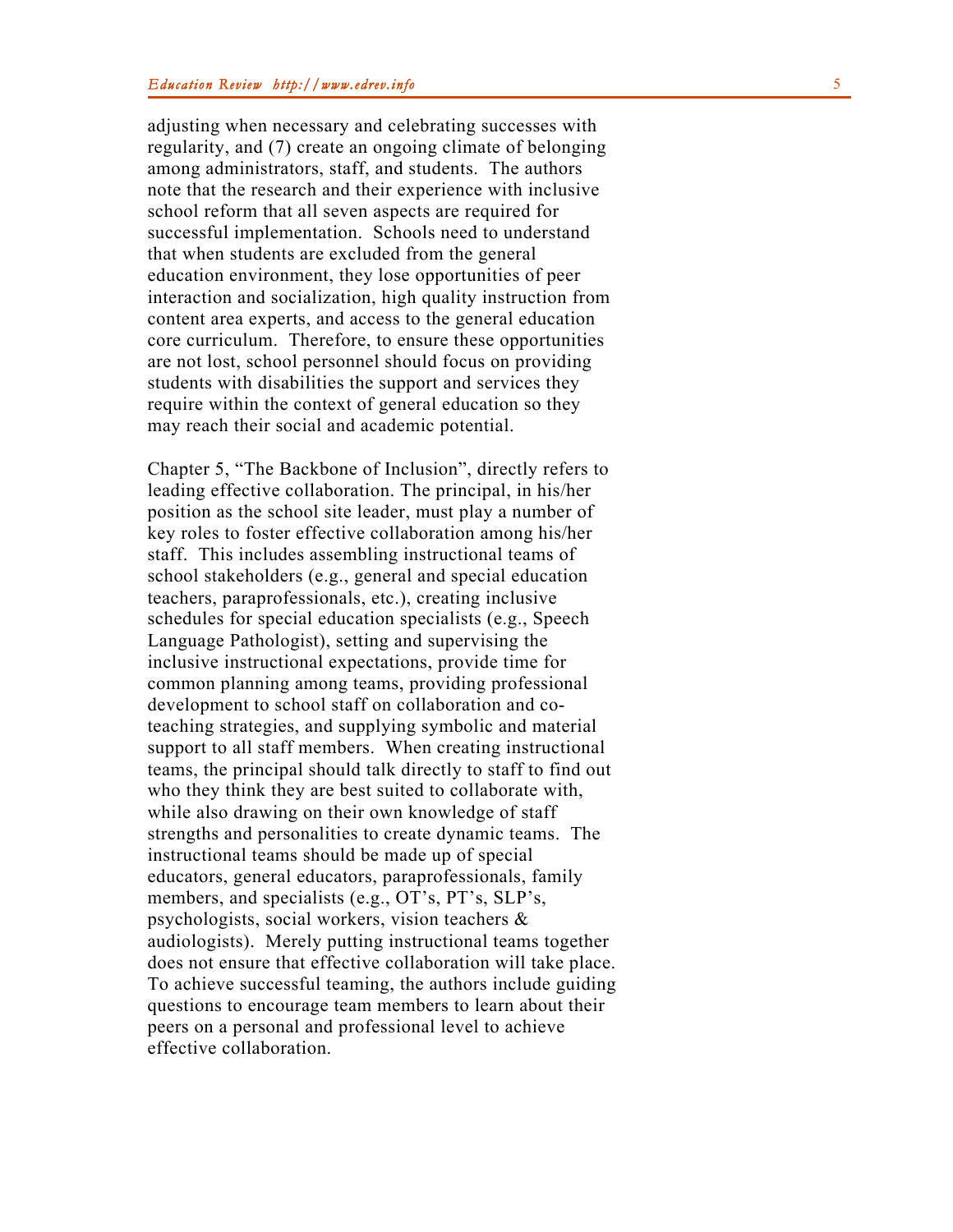Another key highlight is the explanation of the co -teaching model that is often implemented in inclusive schools. Causton and Theoharis present common co -teaching arrangements suggested by Friend and Reising (1993) and Friend and Bursuck (2011). They suggest that these coteaching arrangements should be utilized whenever more than one teacher is in a classroom versus only employing these co -teaching practices when multiple teachers are scheduled to be in the room for the duration of the period. The most common co -teaching arrangements are: parallel teaching, station teaching, team teaching, alternate teaching, one teach -one observe, and one teach -one assist. The author s caution that the one teach -one assist method, while the most commonly practiced, is the least effective co -teaching arrangement. While co -teaching can be an extremely effective arrangement, sometimes barriers arise that need prompt attention. For instance, working in collaboration can sometimes lead to conflict between colleagues. Included in this chapter are the Bonner Foundation's (2008) suggestions for handling conflict. A common barrier that instructional teams across the country reported was inadequate time to communicate or collaborate with their colleagues . The authors propose strategies to help schools find solutions to design common planning time within the school schedule to allow for ample communication and collaboration. A recent systematic review of inclusion and co -teaching research supports this notion; Solis and colleagues (2012) found that teachers value support from principals as well as having the time necessary to communicate and plan with special education support staff. Lastly, at fully inclusive schools where teachers assume shared responsibility of students, confidentiality must be of the upmost importance. Instructional teams should discuss how they would answer questions when a student's confidential information is at stake. The principal's role of fostering collaboration among the teaching staff is one of the most crucial aspects in starting and maintaining an effective full inclusion program.

Chapter 6, "Rethinking Students: Presuming Competence ", challenges educators to embrace a student strengths based approach. In order to lead an inclusive school a principal will need to adopt the inclusive culture. Depending on the current culture of the school, this may require a paradigm shift for staff. The authors cite Armstrong's (2000)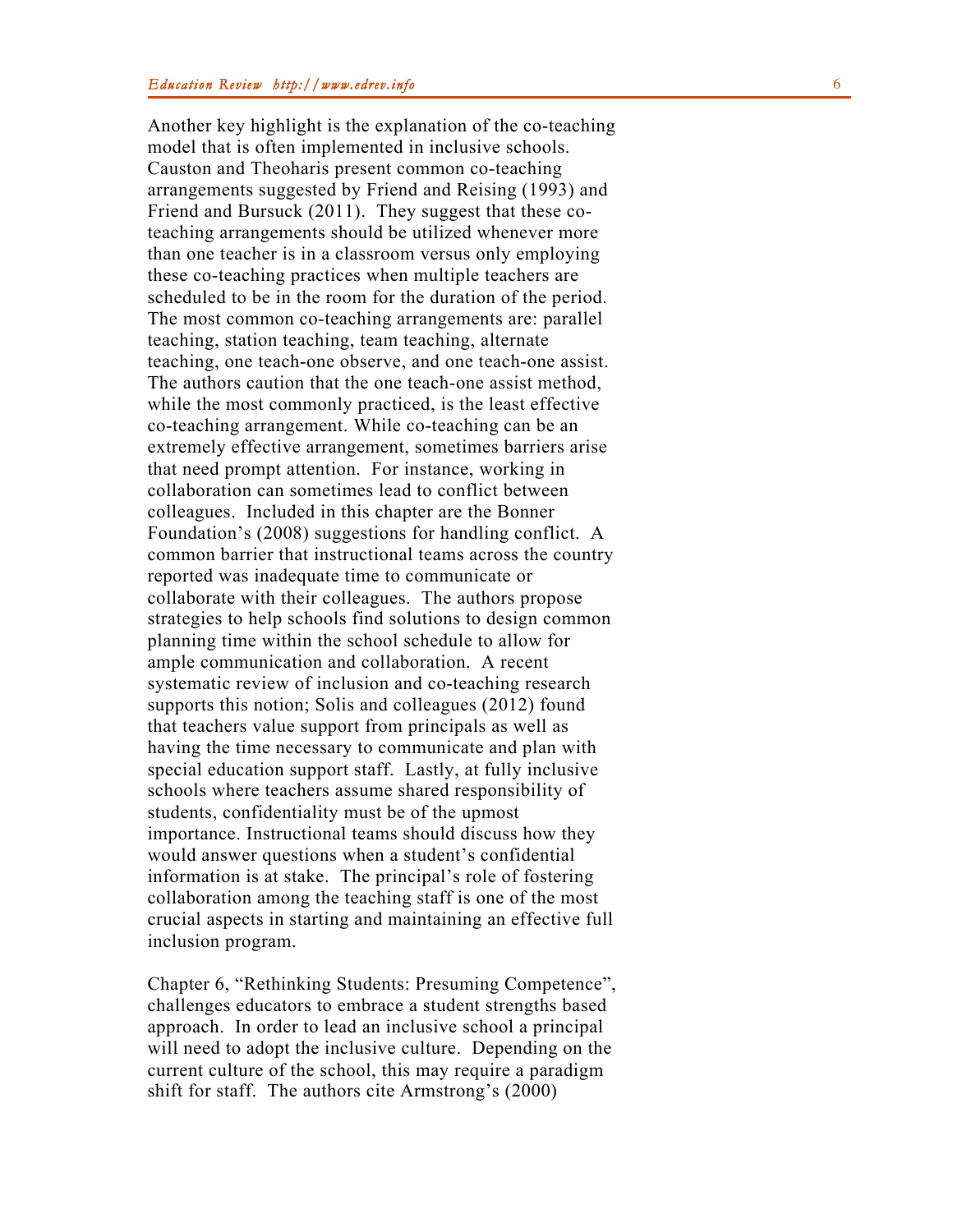research on using multiple intelligence theory in the classroom. Armstrong recommends that educators purposefully rethink the way they describe students by framing students ' disabilities as difficulties. This positive mindset acknowledges what students can do and how they can learn versus judging what they cannot do. In this vein, a student's intelligence, which is generally measured by a student's ability to perform on an academic measure such as an Intelligence Quotient (IQ ) test, should be thought of as a student having multiple intelligences. This positive perspective of students encourages educators to use a variety of teaching strategies and creative activities that intend to strengthen a student's intelligence area(s) in an acknowledgment of the student's abilities as opposed to their disability. Finally, two nonnegotiable cultural norms that must be modeled by all educators are age-appropriate language and person -first language. Communication with students with disabilities should resemble socially acceptable language that an educator would use to engage a student without a disability. When referencing a student with a disability, educators must model inclusive education thinking, in that the student is considered first before educational placement/location. In person -first language, educators should address the student as a person first before describing him/her. An example of person first language is "Tom has autism. He is going to a movie." instead of "Autistic Tom is going to a movie." Also, it may be unnecessary to use a student's disability as a descriptor or defining characteristic in some cases, like in the example above . Educators should rethink how they teach to strengthen students' intelligences and presume student's competence in an inclusive mindset.

Chapter 7, "Providing Academic Supports", begins with defining three terms, accommodations, modifications, and adaptations, that are critical to differentiate between to enable students with disabilities to be successful learners and actively participate with students without disabilities in classroom and school activities. The authors cite the definitions accepted by the PEAK Parent Center (n.d.). Accommodations are changes in how a student gains access to information and demonstrates learning. Modifications are changes in what a student is expected to learn. Adaptations are these changes that allow true access to the general education curriculum. The remainder of the chapter presents general and content -specific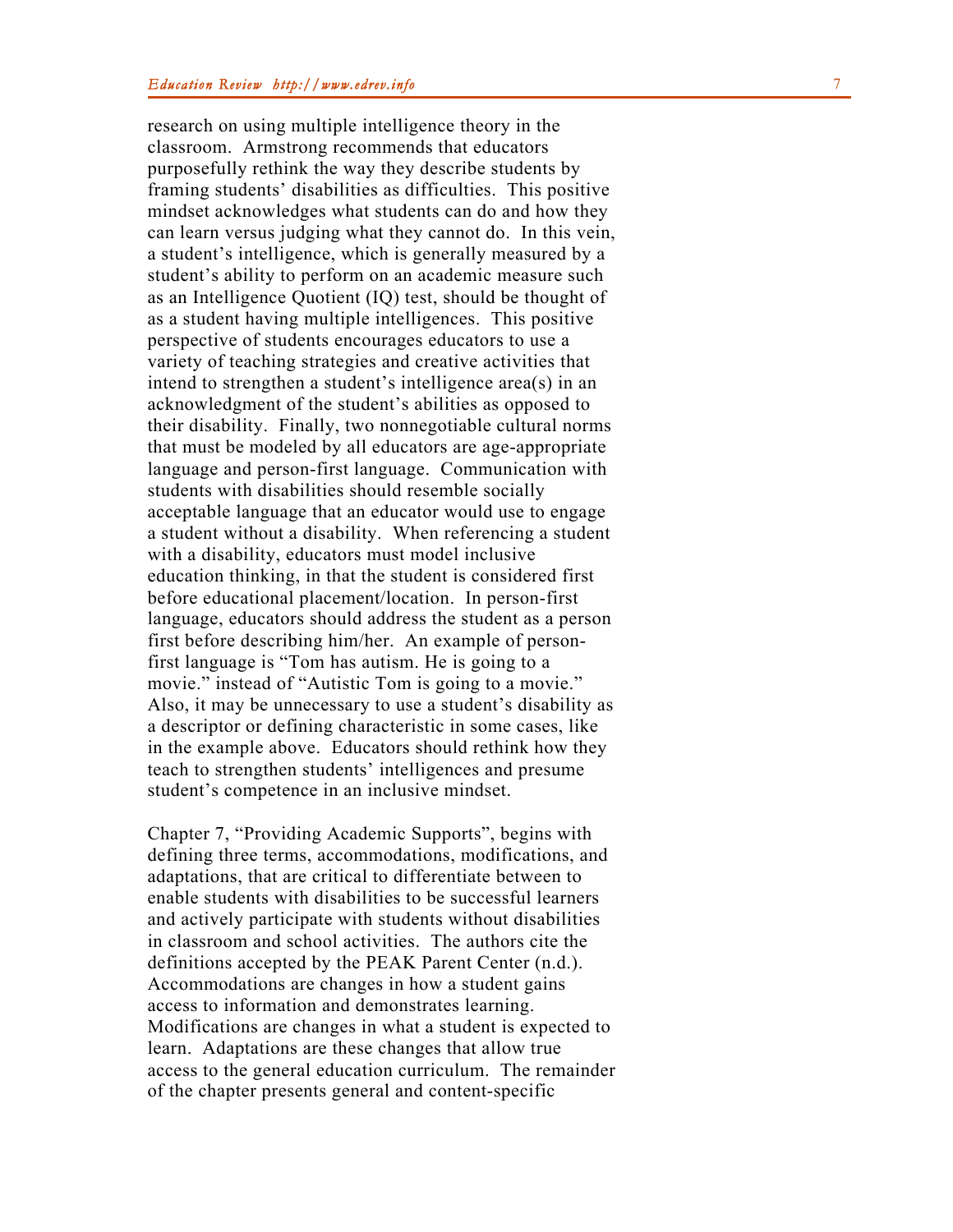strategies as well as the use of assistive technology to support inclusion. Principals should promote a wide range of strategies to ensure students receive helpful and appropriate academic support. Some of the suggested strategies include: high expectations, extended time to meet expectations, preteaching, peer supports, and teaching organizational skills. These academic supports may vary across a student's course schedule. For example, to successfully access the curriculum in science a student may need the material presented orally whereas in math the student may need to use an assistive technology device such as a large keyboard. Educational leaders, including teachers, should be aware of available accommodations and modifications at their school and within their district to academically support students with disabilities.

Chapter 8, "Providing Behavioral Supports", reinforces that educators should create a learning environment where students can achieve success and meet educational demands. To establish a safe and supportive school , educators must proactively prepare a behavior management plan that includes : student and teaching interaction through building relationships, developing rapport and respect, setting students up for academic success by matching instructional strategies to their strengths, promoting positive behavior, and meeting students' emotional -social -behavioral needs. Some of these behavioral supports may take an extended period of time to observe their effectiveness. It is imperative that educators continue to support students' learning of the expected behaviors through a series of trials and respond with meaningful rewards when appropriate. Like in previous chapters, the authors address the importance of perception and thinking to effectively communicat e with students whose inappropriate behavior is escalating. Instead of viewing challenging behavior as a negative it is recommended that educators ask new questions about behavior in an attempt to focus on a student's strengths and abilities. An example of a positive approach to understand what a student needs is to ask, "What can I do to help Matt attempt the assignment during allotted class time ?" instead of "Why does Matt distract his peers and socialize when I provide class time to begin homework?" Lastly, the authors explain that behavior is a form of communication. As leaders of inclusive schools, principals must design a learning environment where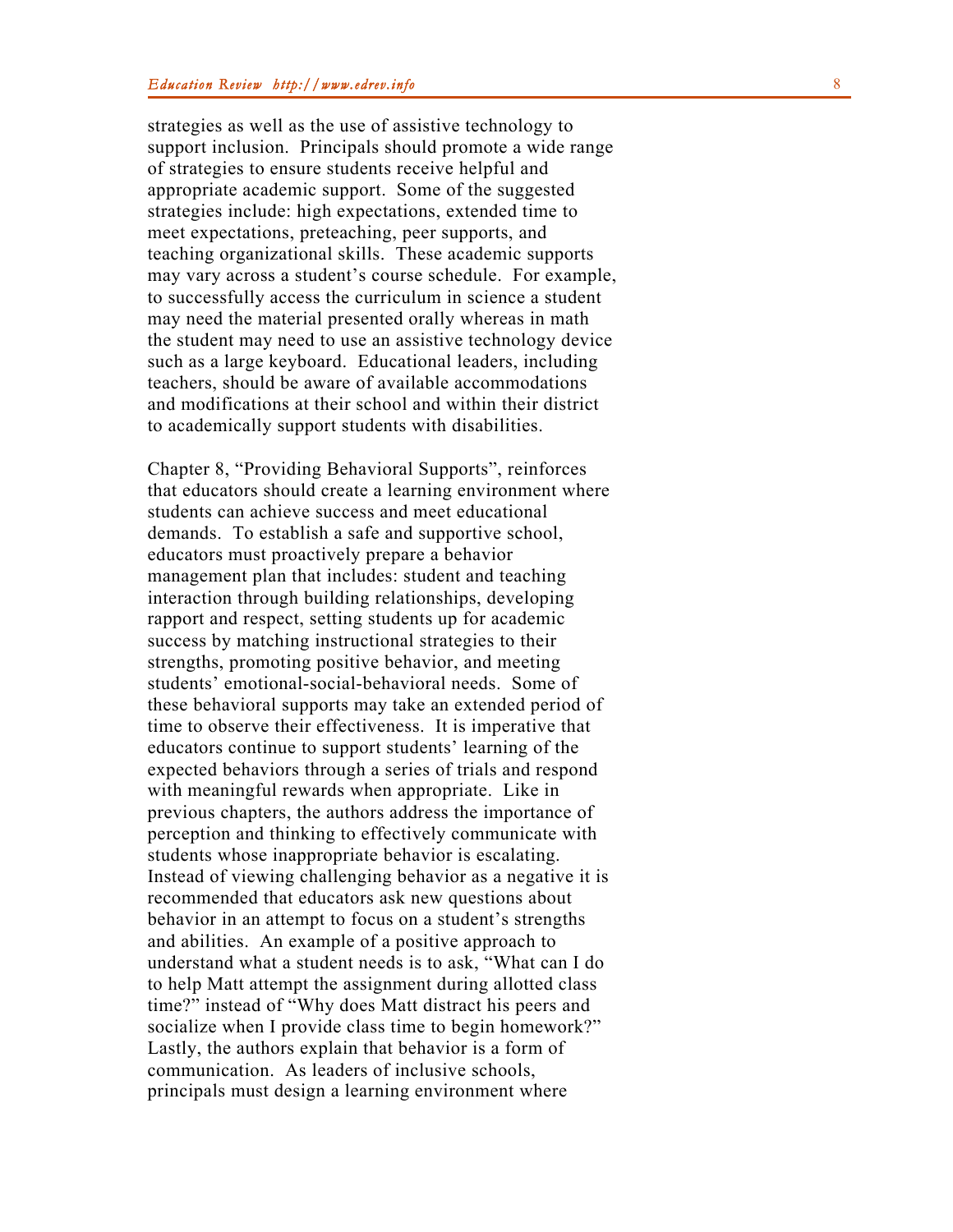students feel supported to meet the behavioral expectations. Educators need to be aware of how to deescalate potentially dangerous situations and how to resolve conflict or respond to students following their episode of inappropriate behavior. We encourage principal s to consider implementing a school wide positive behavioral intervention and support (SWPBIS) framework to effectively support students' behavior. A Supporting Behavior Feedback Form is presented at the end of the chapter as a method for principals to give feedback to teams about student behavior.

The final chapter, Chapter 9, "Supporting You, Supporting Them: Caring for Yourself", concludes that leading inclusive schools take s both professional and personal care . Professionally, principals will need to design a schedule for continuous professional development and for time to communicate with colleagues to collaboratively support students across their school day. Some schools have adopted Professional Learning Communities (PLCs) as an organizational approach during their collaboration time yet other schools have less structured frameworks operationalized. Regardless of one's model for supporting successful inclusion, the focus should be on what occurs during this sacred time with colleagues . We believe that in order fo r principals to lead inclusive schools they need to stimulate creative problem solving to discover solutions to unforeseen challenges that inevitably will arise. Principals must focus on sustainability as well.

Implementation of the following professional strategies is expected if principals desire to sustain inclusive practices in their schools: (1) communicating purposefully and authentically, (2) developing a supportive administrator network, (3) working together for change, (4) engaging in professional learning, and (5) building relationships. In the context of present demands of accountability, the authors identify four self-care strategies: prioritizing life outside of school, utilizing mindful diversions, engaging in regular physical activity , and providing for others. Today's principals must be responsive to new job descriptions that oblige them to create mechanisms for supporting all students to reach their full academic and social potential in inclusive school s.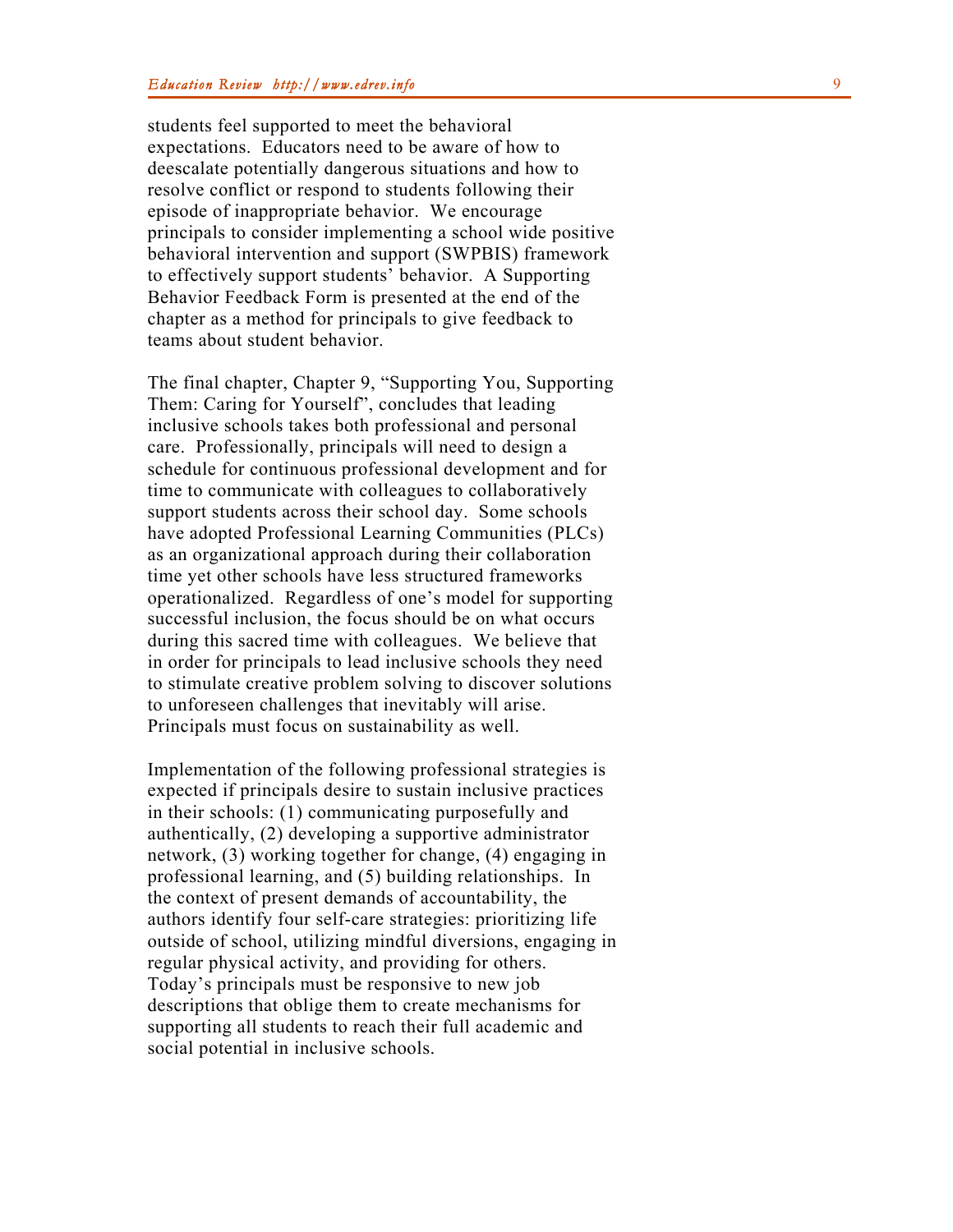## References

Armstrong, T. (2000). *In their own way: Discovering and encouraging your child's multiple intelligences*. New York, NY: Jeremy P. Tarcher, Penguin Group (USA) LLC.

Bonner Foundation. (2008). *Conflict resolution: Steps for handling interpersonal dynamics. In Bonner civic engagement training modules*. Retrieved from http://bonnernetwork.pbworks.com/w/page/13112080/B onner%20Training%20Modules%20%28with%20Descri ptions%29

- Causton, J., & Theoharis, G. (2014). *The Principal's Handbook for Leading Inclusive Schools*. Baltimore, MD: Paul H. Brookes Publishing.
- Friend, M., & Bursuck, W. D. (2011). *Including students with special needs: A practical guide for classroom teachers*. Boston, MA: Pearson Education.

Friend, M. & Reising, M. (1993). Co-teaching: An overview of the past, a glimpse at the present, and consideration for the future. *Preventing School Failure, 37*(4), 6-10.

- PEAK Parent Center. (n.d.). Accommodations and modifications fact sheet. Retrieved from http://www.peatc.org/peakaccom.htm
- Solis, M., Vaughn, S., Swanson, E., & McCulley, L. (2012). Collaborative models of instruction: The empirical foundations of inclusion and co-teaching. *Psychology in the Schools, 49*(5), 498-510. doi: 10.1002/pits.21606

## About the Reviewers

Nicole Pyle is an Assistant Professor of Adolescent Literacy in Teacher Education and Leadership at Utah State University. Her research interests include interventions for struggling adolescent learners, particularly in literacy and dropout prevention, and effective instructional practices and curriculum adaptations in secondary, inclusive settings.

Dan Pyle is a doctoral student at Utah State University in Special Education and Rehabilitation. Dan has worked as a special education inclusion support teacher in secondary